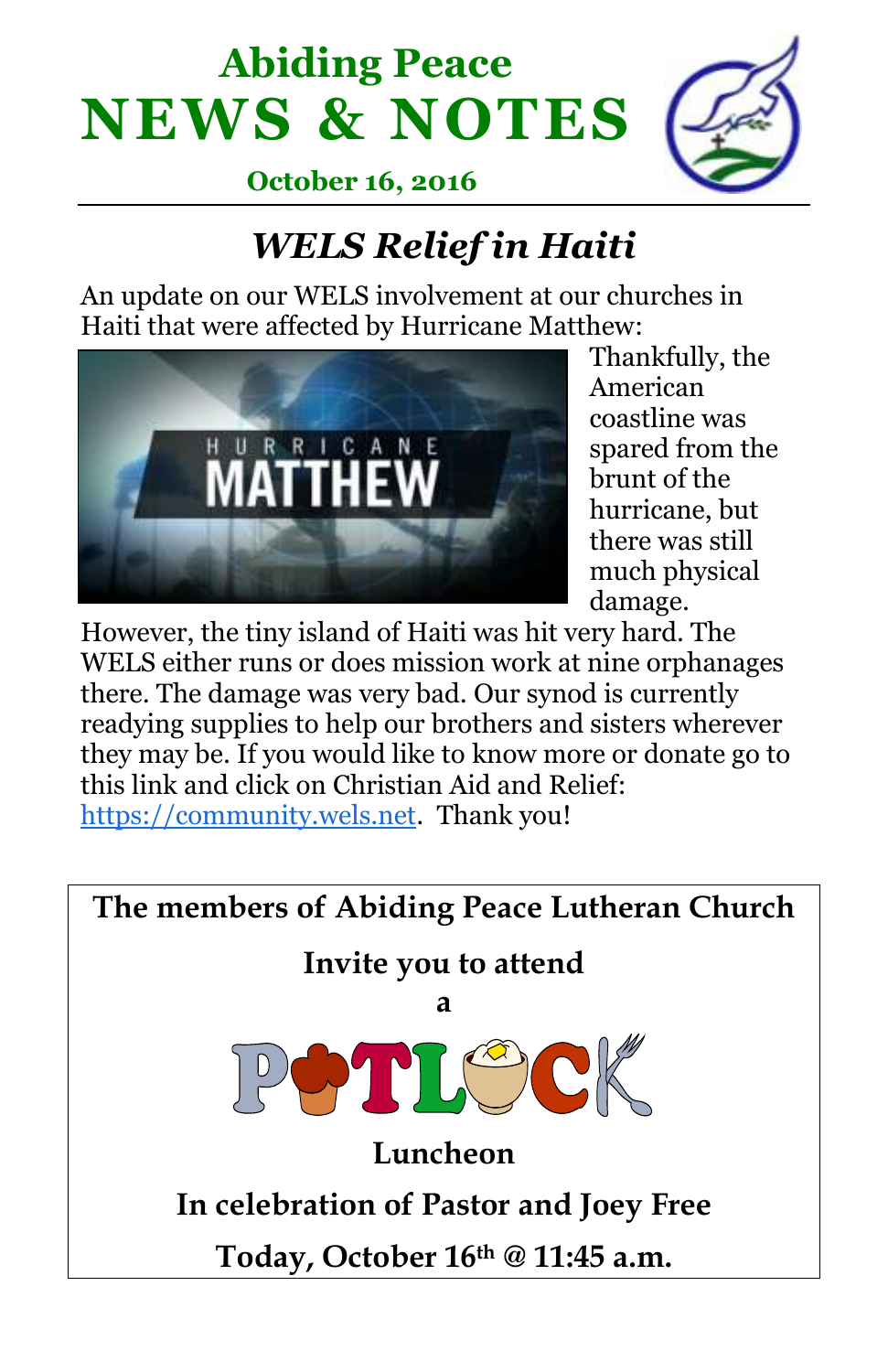### *Crafting Corner*



A group of ladies are meeting at Abiding Peace again on **Saturday, October 22nd** starting @ 10:00 a.m. to work on a project for the Thanksgiving dinner centerpieces. All are welcome to join in the fellowship and accomplish our task as well.

# *Chicago Conf. Reformation Rally*

As part of a series of celebrations leading up to the 500th anniversary of the Reformation, the Chicago Conference of the Wisconsin Evangelical Lutheran Synod (WELS) will host a joint service / rally on **Sunday, October 30, 2016** at Chicago's historic St. Andrew Lutheran Church located at 3658 S. Honore St. Chicago, IL 60609. The worship service, which starts at **4:00 p.m.,** will be



followed at **5:30 p.m.** by an Oktoberfest fellowship meal. Transportation will be provided in the form of coach busses (one from the south and two from the north) to make it possible for members from the outlying areas of the conference to attend the rally. For more information and to learn how to make a contribution, please visit the rally website at [www.chicagoreformationrally.com.](http://newlife-wels.us2.list-manage2.com/track/click?u=2652fb7e265de6ef7aa731a6d&id=ced447d1da&e=fb6ae4dd81) Please let Pastor Free know if you are planning to attend so we can call in our numbers for their planning purposes. Thank you!

## *Birthday Greetings*



We extend birthday greetings this week to Paul Bernthal (October 23). We hope you have a great day, Paul!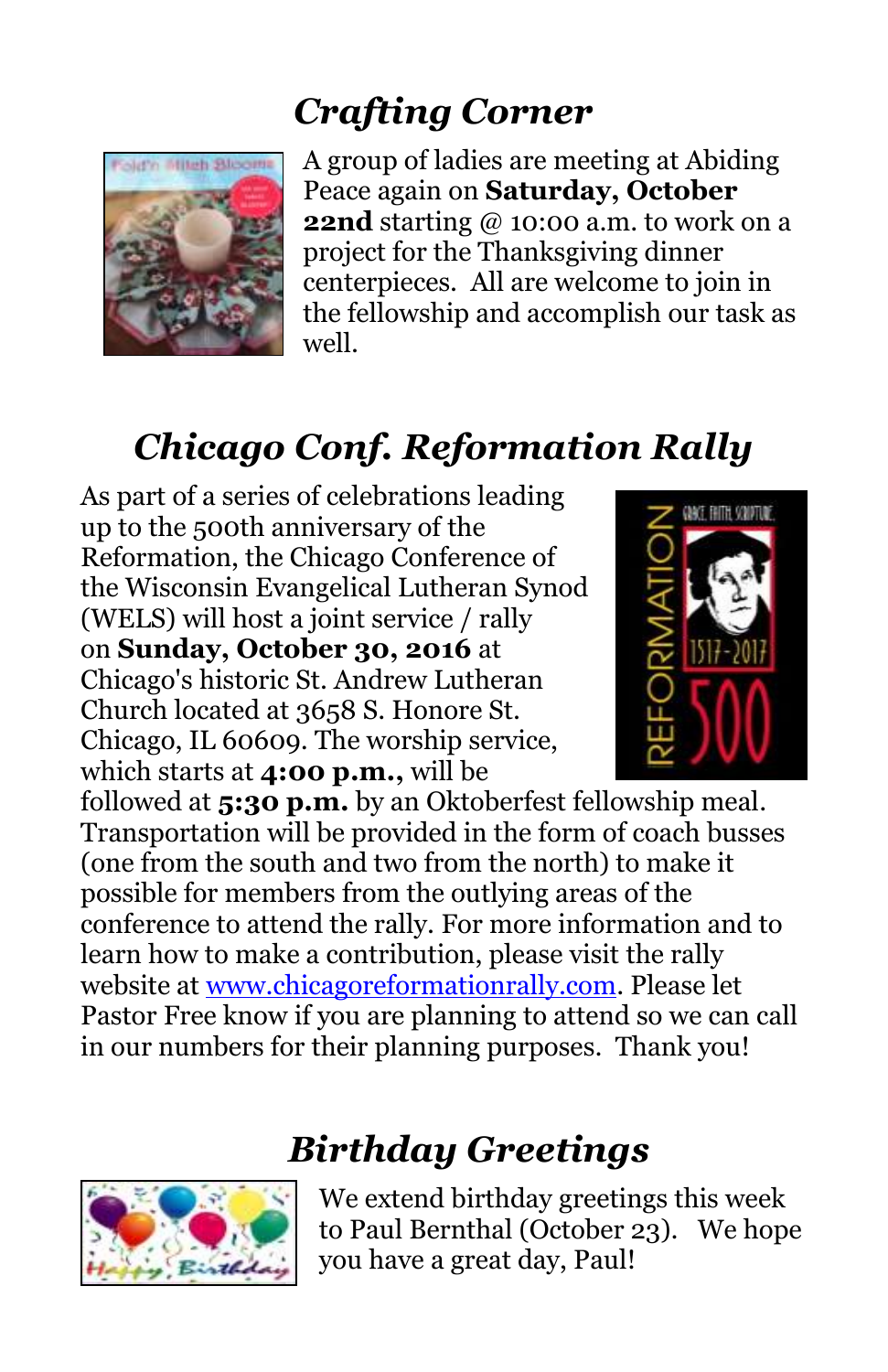# *Open House*



Dan & Joy Symonds would like to invite the congregation to attend their Second Annual Fall Open House, 3:00p.m. - 7:00p.m. **Thursday, October 27th** at Symonds-Madison Funeral Home, 305 Park St, Elgin.

Enjoy refreshments, apple cider, and let Dan take you on a tour of our newly renovated chapels. All are welcome!

# *Spiritual Help*

What do you do when you need spiritual help? What if it seems there is no place left to turn? No matter what your situation God is always with you. Sometimes we need to be reminded of God's



promises—and WELS has developed resources to do just that. So go ahead. Enrich your faith. Find answers. Be encouraged. Visit www.wels.net/spiritual-help.

#### *An Encouraging Word* **Vision for Christian Living - Matthew 18:21-35**



Ten thousand talents is equivalent to millions of dollars. Jesus' intention was to pick a debt so huge that the servant could never pay off the debt. Neither could any of us offer up enough money, time, or service to buy ourselves out of sin. Yet with one pronouncement from the cross, "It is finished," Jesus did that for us. Our

debt is paid. And what is the proper response for that? Could we *ever* return enough to properly thank God for forgiving our debt of sin? No. But we can demonstrate that we understand and are willing to respond to the payment of that debt.